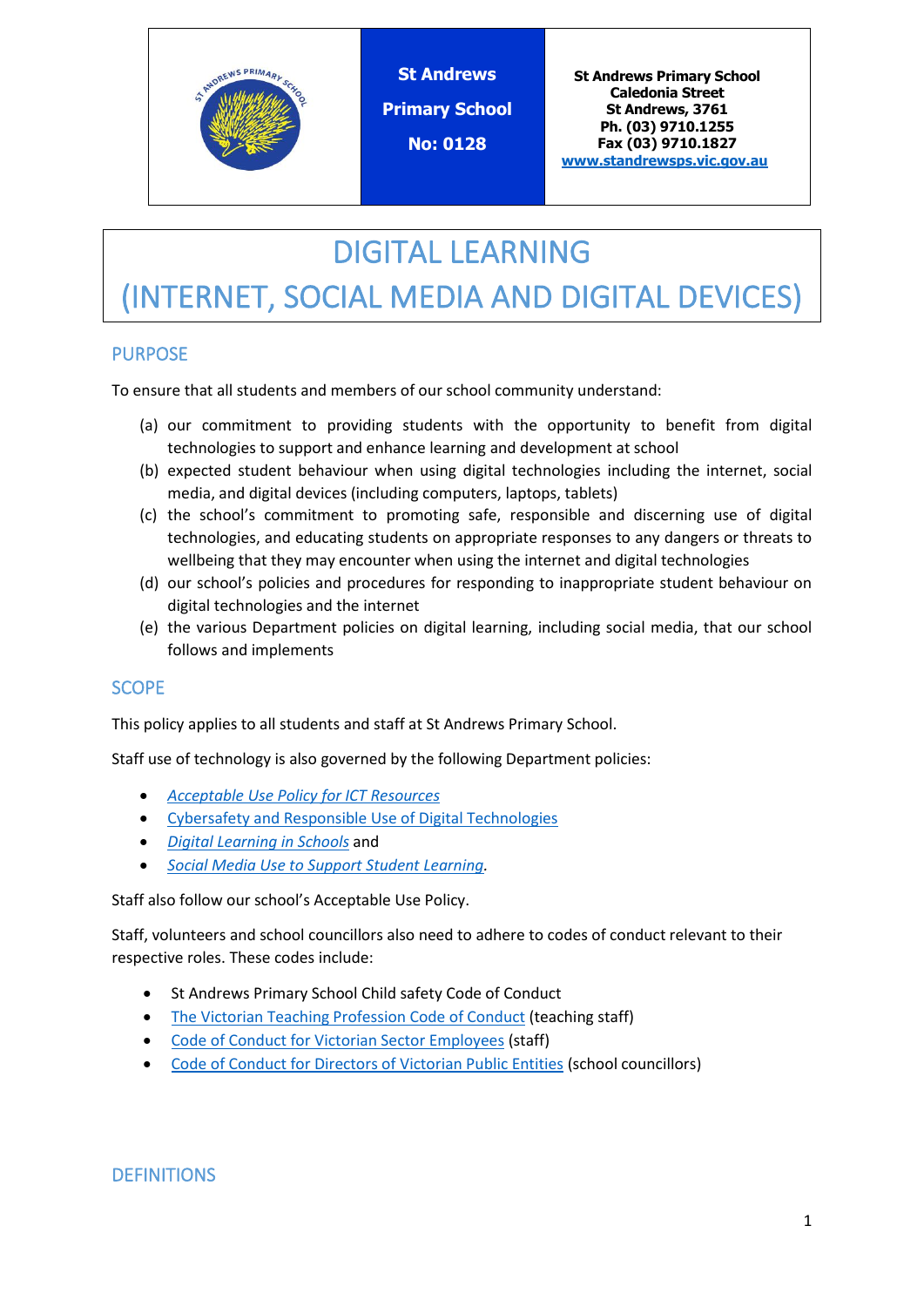

For the purpose of this policy, "digital technologies" are defined as digital devices, tools, applications and systems that students and teachers use for learning and teaching; this includes Departmentprovided software and locally sourced devices, tools and systems.

# **POLICY**

## Vision for digital learning at our school

The use of digital technologies is a mandated component of the Victorian Curriculum F-10.

Safe and appropriate use of digital technologies, including the internet, apps, computers and tablets, can provide students with rich opportunities to support learning and development in a range of ways.

Through increased access to digital technologies, students can benefit from learning that is interactive, collaborative, personalised, engaging and transformative. Digital technologies enable our students to interact with and create high quality content, resources and tools. It also enables personalised learning tailored to students' particular needs and interests and transforms assessment, reporting and feedback, driving new forms of collaboration and communication.

St Andrews Primary School believes that the use of digital technologies at school allows the development of valuable skills and knowledge and prepares students to thrive in our globalised and inter-connected world. Our school's vision is to empower students to use digital technologies safely and appropriately to reach their personal best and fully equip them to contribute positively to society as happy, healthy young adults.

## Safe and appropriate use of digital technologies

Digital technologies, if not used appropriately, may present risks to users' safety or wellbeing. At St Andrews Primary, we are committed to educating all students to use digital technologies in ways that respect the dignity of ourselves and others and promote full flourishing for all, equipping students with the skills and knowledge to navigate the digital world.

At St Andrews Primary School, we:

- use online sites and digital tools that support students' learning, and focus our use of digital technologies on being learning-centred
- use digital technologies in the classroom for specific purpose with targeted educational or developmental aims
- supervise and support students using digital technologies for their schoolwork
- effectively and responsively address any issues or incidents that have the potential to impact on the wellbeing of our students
- have programs in place to educate our students to be safe, responsible and discerning users of digital technologies, including hectors world and Game on
- educate our students about digital issues such as privacy, intellectual property and copyright, and the importance of maintaining their own privacy and security online
- actively educate and remind students of our *Student Engagement* policy that outlines our School's values and expected student behaviour, including online behaviours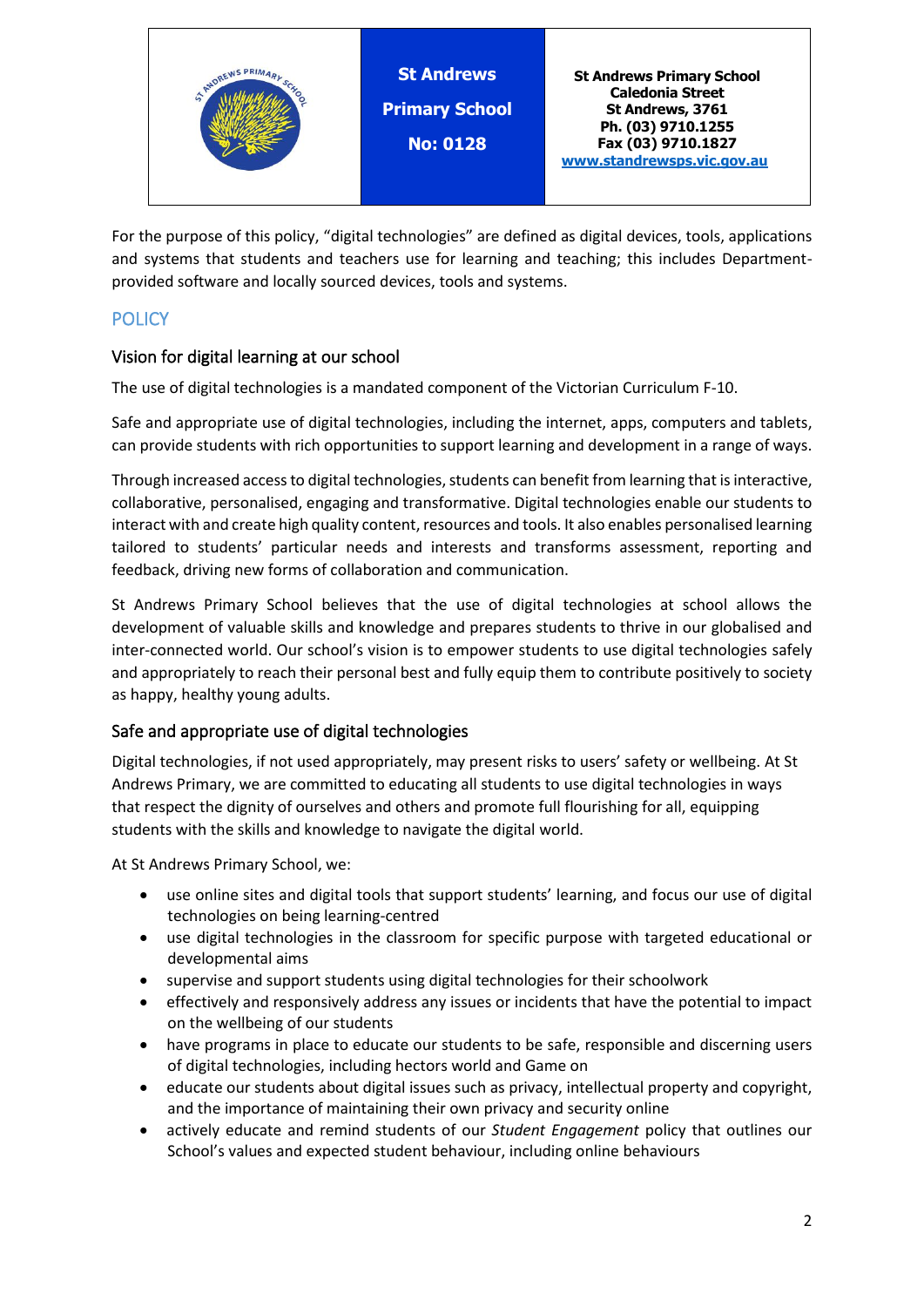

- have an Acceptable Use Agreement outlining the expectations of students when using digital technologies for their schoolwork
- use clear protocols and procedures to protect students working in online spaces, which includes reviewing the safety and appropriateness of online tools and communities and removing offensive content at the earliest opportunity
- educate our students on appropriate responses to any dangers or threats to wellbeing that they may encounter when using the internet and other digital technologies
- provide a filtered internet service at school to block access to inappropriate content
- refer suspected illegal online acts to the relevant law enforcement authority for investigation
- support parents and carers to understand the safe and responsible use of digital technologies and the strategies that can be implemented at home through regular updates in our newsletter, information sheets, website/school portal and information sessions.

Distribution of school owned devices to students and personal student use of digital technologies at school will only be permitted where students and their parents/carers have completed a signed Acceptable Use Agreement.

It is the responsibility of all students to protect their own password and not divulge it to another person. If a student or staff member knows or suspects an account has been used by another person, the account holder must notify the Principal immediately.

All messages created, sent or retrieved on the school's network are the property of the school. The school reserves the right to access and monitor all messages and files on the computer system, as necessary and appropriate. Communications including text and images may be required to be disclosed to law enforcement and other third parties without the consent of the sender.

#### Social media use

Our school follows the Department's policy on [Social Media Use to Support Learning](https://www2.education.vic.gov.au/pal/social-media/policy) to ensure social media is used safely and appropriately in student learning and to ensure appropriate parent notification occurs or, where required, consent is sought. Where the student activity is visible to the public, it requires consent.

In accordance with the Department's policy on social media, staff will not 'friend' or 'follow' a student on a personal social media account, or accept a 'friend' request from a student using a personal social media account unless it is objectively appropriate, for example where the student is also a family member of the staff.

If a staff member of our school becomes aware that a student at the school is 'following' them on a personal social media account, Department policy requires the staff member to ask the student to 'unfollow' them, and to notify the school and/or parent or carer if the student does not do so.

#### Student behavioural expectations

When using digital technologies, students are expected to behave in a way that is consistent with St Andrews Primary *Statement of Values, Student Wellbeing and Engagement* policy, and *Bullying Prevention* policy.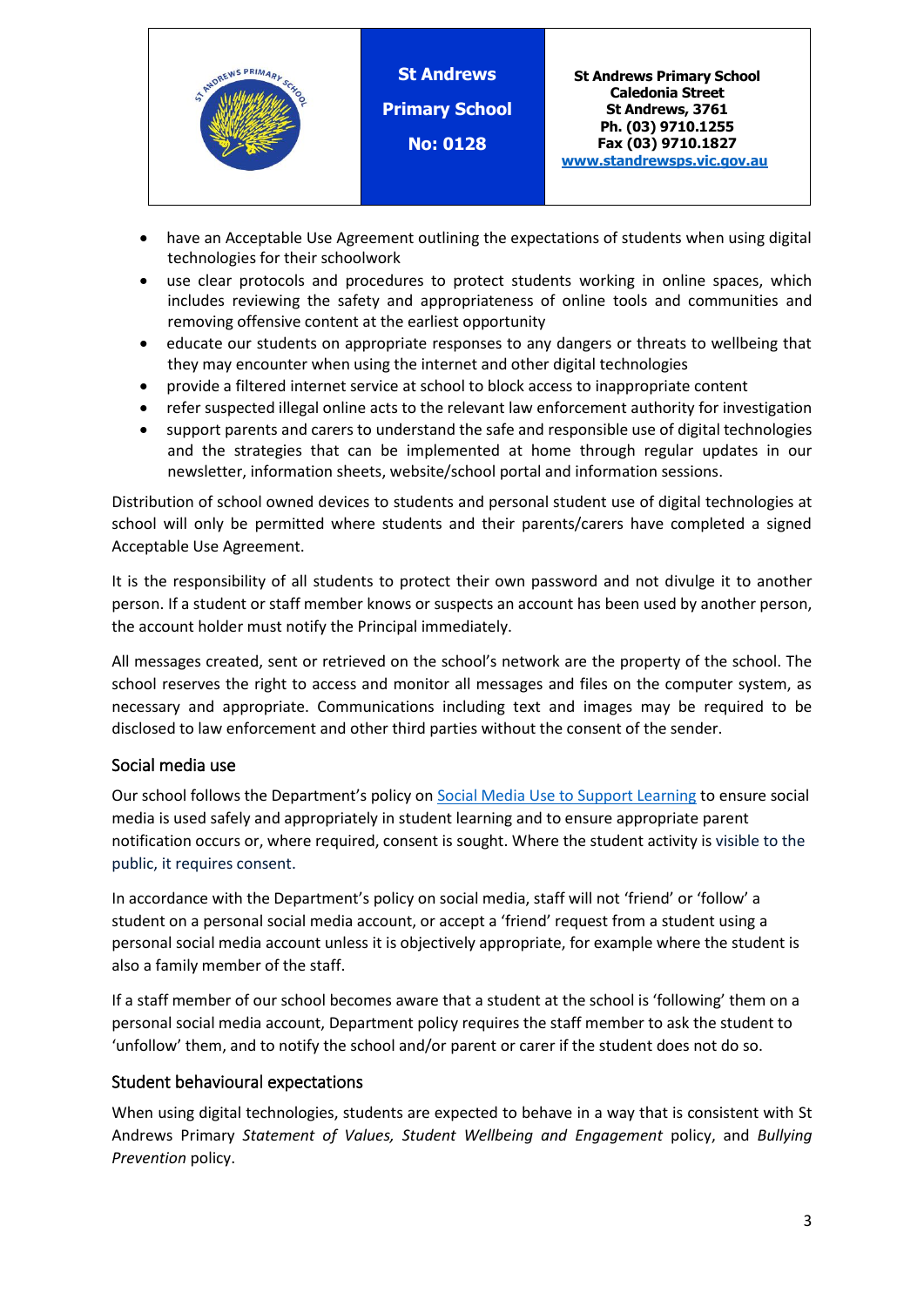

When a student acts in breach of the behaviour standards of our school community (including cyberbullying, using digital technologies to harass, threaten or intimidate, or viewing/posting/sharing of inappropriate or unlawful content), St Andrews Primary School will institute a staged response, consistent with our student engagement and behaviour policies*.*

Breaches of this policy by students can result in a number of consequences which will depend on the severity of the breach and the context of the situation. This includes:

- removal of network access privileges
- removal of email privileges
- removal of internet access privileges
- removal of printing privileges
- other consequences as outlined in the school's *Student Wellbeing and Engagement* and *Bullying Prevention* policies.

## **COMMUNICATION**

• This policy will be communicated to our school community in the following ways

Available publicly on our school's website https://www.standrewsps.vic.edu.au/

- Included in staff induction processes
- Discussed at staff briefings/meetings as required
- Discussed at parent information nights/sessions
- Included as annual reference in school newsletter
- Made available in hard copy from school administration upon request

## POLICY REVIEW AND APPROVAL

| Policy last reviewed       | 15 February 2022 |
|----------------------------|------------------|
| Approved by                | Principal        |
| Next scheduled review date | February 2023    |

## ANNEXURE A: ACCEPTABLE USE AGREEMENT

#### Acceptable Use Agreement

#### *STUDENT AGREEMENT*

When I use digital technology I agree to:

- be a safe, responsible and considerate user whenever and wherever I use it
- support others by being respectful in how I communicate with them and never write or participate in online bullying (this includes forwarding messages and supporting others in harmful, inappropriate or hurtful online behaviour)
- talk to an adult if I feel uncomfortable or unsafe online or see others participating in unsafe, inappropriate or hurtful online behaviour
- be aware that content I upload or post is my digital footprint